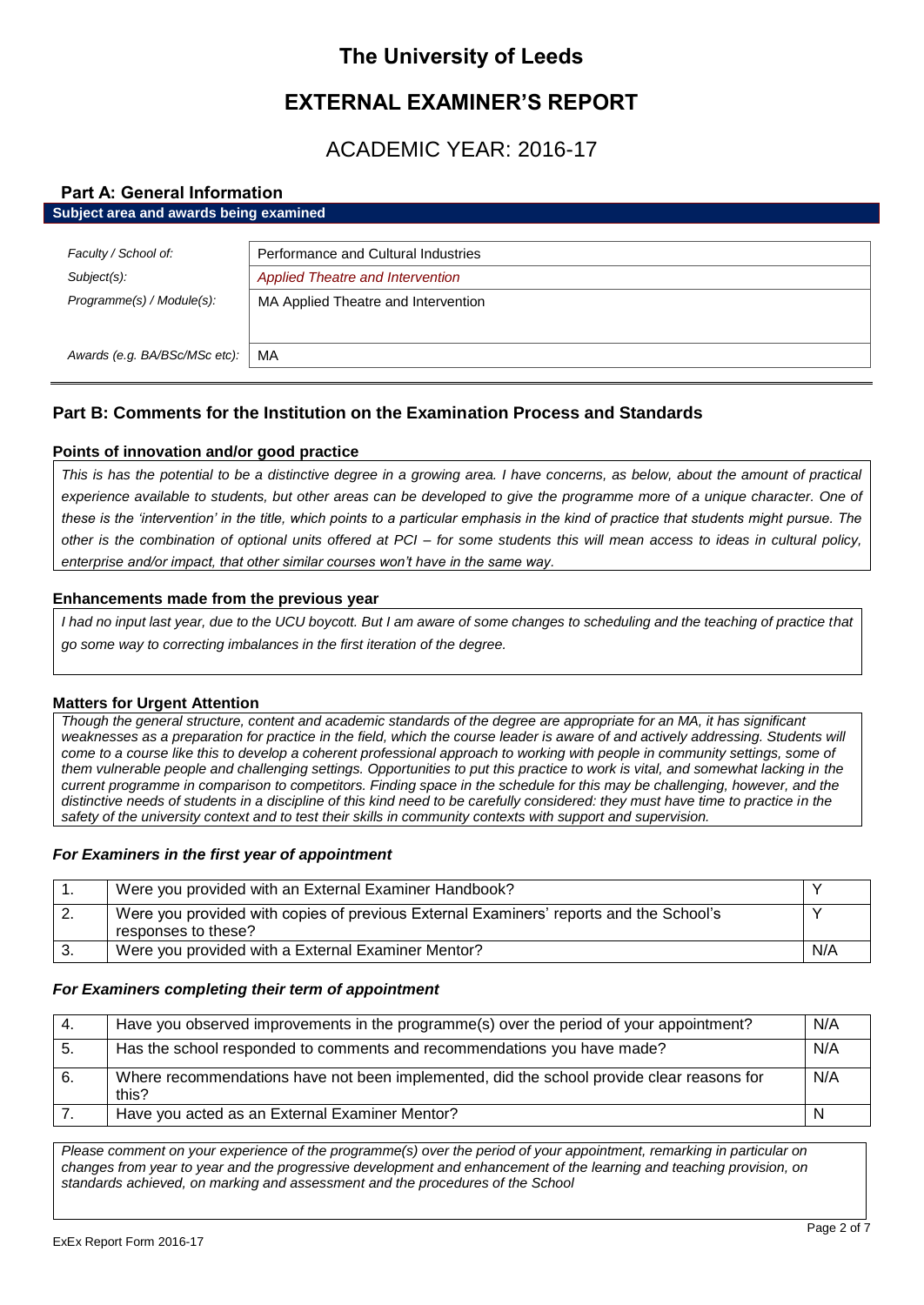# **Standards**

| 8.                | Is the overall programme structure coherent and appropriate for the level of study?                                                                                                                                                                                                                                                                                                                                                                                                                                                                   | Y              |
|-------------------|-------------------------------------------------------------------------------------------------------------------------------------------------------------------------------------------------------------------------------------------------------------------------------------------------------------------------------------------------------------------------------------------------------------------------------------------------------------------------------------------------------------------------------------------------------|----------------|
| 9.                | Does the programme structure allow the programme aims and intended learning outcomes to be<br>met?                                                                                                                                                                                                                                                                                                                                                                                                                                                    | $\overline{Y}$ |
| 10.               | Are the programme aims and intended learning outcomes commensurate with the level of award?                                                                                                                                                                                                                                                                                                                                                                                                                                                           | Y              |
| 11.               | Did the Aims and ILOs meet the expectations of the national subject benchmark (where relevant)?                                                                                                                                                                                                                                                                                                                                                                                                                                                       | $\overline{Y}$ |
| $\overline{12}$ . | Is the programme(s) comparable with similar programmes at other institutions?                                                                                                                                                                                                                                                                                                                                                                                                                                                                         | $\overline{Y}$ |
|                   | Placements and contextual learning is vital, and at the moment is underrepresented in the programme. The<br>programme leader is aware of this, and building a stronger network of local practitioners to contribute and to place<br>students with. Administrative support for this would be of benefit. As the programme grows this work will become<br>more demanding, but it also has potentially significant benefits for the university in its impact within its own<br>community, and in student employability, if given appropriate resourcing. |                |
| 13.               | Is the influence of research on the curriculum and learning and teaching clear?                                                                                                                                                                                                                                                                                                                                                                                                                                                                       | Y              |
|                   | Yes, there is course material drawn from the forefront of current practice, practice-research and conventional<br>research. There is the potential for staff-led practice to be more fully integrated into the learning experience of the<br>students (for them to play roles within practice-research projects led by staff for example).                                                                                                                                                                                                            |                |
| $\overline{14}$ . | Does the programme form part of an Integrated PhD?                                                                                                                                                                                                                                                                                                                                                                                                                                                                                                    | $\mathsf{N}$   |
|                   | Though this is not formally part of the programme, there is potential for a more practice-oriented MA to prepare<br>students for the practice research approaches that are common in this field.                                                                                                                                                                                                                                                                                                                                                      |                |
| 15.               | Does the programme include clinical practice components?                                                                                                                                                                                                                                                                                                                                                                                                                                                                                              | $\mathsf{N}$   |
|                   | Please comment on the learning and assessment of practice components of the curriculum here:                                                                                                                                                                                                                                                                                                                                                                                                                                                          |                |
| 16.               | Is the programme accredited by a Professional or Statutory Regulatory Body (PSRB)?                                                                                                                                                                                                                                                                                                                                                                                                                                                                    | N              |
|                   | Please comment on the value of, and the programme's ability to meet, PSRB requirements here:                                                                                                                                                                                                                                                                                                                                                                                                                                                          |                |

# **Assessment and Feedback**

| 17.                                                                                                                                                                                                                                                                                         | Does the programme design clearly align intended learning outcomes with assessment?                                                                                                                                                                                                                                                                                                                    | Y   |
|---------------------------------------------------------------------------------------------------------------------------------------------------------------------------------------------------------------------------------------------------------------------------------------------|--------------------------------------------------------------------------------------------------------------------------------------------------------------------------------------------------------------------------------------------------------------------------------------------------------------------------------------------------------------------------------------------------------|-----|
| The feedback given on the work I saw was very clear and complete, making the application of the ILO's to the work<br>transparent. The criteria themselves are generally well-conceived and well laid out.                                                                                   |                                                                                                                                                                                                                                                                                                                                                                                                        |     |
|                                                                                                                                                                                                                                                                                             | One thing to pay attention to as they are revised (as I believe they will be soon): the idea of 'impact' has associations<br>in this field, as the impact the work can be evidenced as having on/in a community or individual. Where it appears in<br>the assessment criteria it has a different sense. This either needs glossing for students, or other language could be<br>found for the criteria. |     |
| 18.                                                                                                                                                                                                                                                                                         | Is the design and structure of the assessment methods appropriate to the level of award?                                                                                                                                                                                                                                                                                                               | Y   |
| 19.                                                                                                                                                                                                                                                                                         | Were students given adequate opportunity to demonstrate their achievement of the programme<br>aims and intended learning outcomes?                                                                                                                                                                                                                                                                     | Y/N |
| The standards of work I saw were appropriate to this level. There was a range of abilities and ambition in evidence,<br>and interest in different kinds of practices appropriate to the field. The students had engaged with the literature and<br>the practice that was available to them. |                                                                                                                                                                                                                                                                                                                                                                                                        |     |
| As suggested in my comments above, the practical work I saw was less accomplished and less ambitious. More<br>opportunities, more exposure, and more support will allow them to achieve more.                                                                                               |                                                                                                                                                                                                                                                                                                                                                                                                        |     |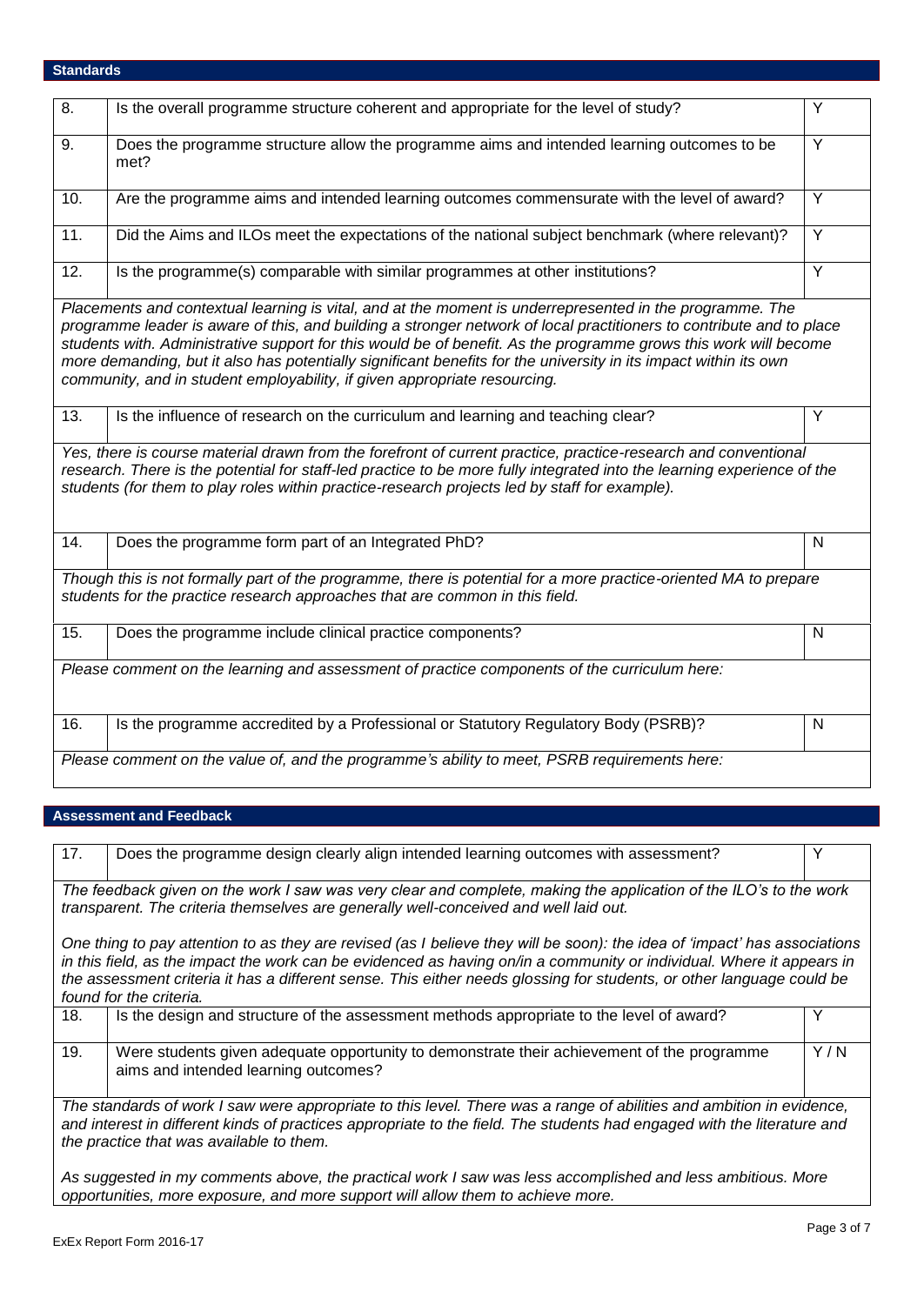*Please use this box to provide any additional comments you would like to make in relation to assessment and feedback:*

# **The Progression and Awards Process**

| $\overline{20}$ .                                                                                                                                                                                                                                                                                                                                                                                                                                                                                                                                         | Were you provided with guidance relating to the External Examiner's role, powers and<br>responsibilities in the examination process?              | Y              |
|-----------------------------------------------------------------------------------------------------------------------------------------------------------------------------------------------------------------------------------------------------------------------------------------------------------------------------------------------------------------------------------------------------------------------------------------------------------------------------------------------------------------------------------------------------------|---------------------------------------------------------------------------------------------------------------------------------------------------|----------------|
| 21.                                                                                                                                                                                                                                                                                                                                                                                                                                                                                                                                                       | Was the progression and award guidance provided sufficient for you to act effectively as an<br><b>External Examiner?</b>                          | Y              |
| 22.                                                                                                                                                                                                                                                                                                                                                                                                                                                                                                                                                       | Did you receive appropriate programme documentation for your area(s) of responsibility?                                                           | Y              |
| $\overline{23}$ .                                                                                                                                                                                                                                                                                                                                                                                                                                                                                                                                         | Did you receive appropriate module documentation for your area(s) of responsibility?                                                              | Y              |
| $\overline{24}$ .                                                                                                                                                                                                                                                                                                                                                                                                                                                                                                                                         | Did you receive full details of marking criteria applicable to your area(s) of responsibility?                                                    | Ÿ              |
| $\overline{25}$ .                                                                                                                                                                                                                                                                                                                                                                                                                                                                                                                                         | Were you provided with all draft examination papers/assessments?                                                                                  | $\overline{Y}$ |
| 26.                                                                                                                                                                                                                                                                                                                                                                                                                                                                                                                                                       | Was the nature and level of the assessment questions appropriate?                                                                                 | Y              |
| 27.                                                                                                                                                                                                                                                                                                                                                                                                                                                                                                                                                       | Were suitable arrangements made to consider your comments on assessment questions?                                                                | N/A            |
| 28.                                                                                                                                                                                                                                                                                                                                                                                                                                                                                                                                                       | Was sufficient assessed work made available to enable you to have confidence in your evaluation<br>of the standard of student work?               | Ÿ              |
| 29.                                                                                                                                                                                                                                                                                                                                                                                                                                                                                                                                                       | Were the examination scripts clearly marked/annotated?                                                                                            | $\overline{Y}$ |
| 30.                                                                                                                                                                                                                                                                                                                                                                                                                                                                                                                                                       | Was the choice of subjects for final year projects and/or dissertations appropriate?                                                              | $\overline{Y}$ |
| $\overline{31}$ .                                                                                                                                                                                                                                                                                                                                                                                                                                                                                                                                         | Was the method and standard of assessment appropriate for the final year projects and/or<br>dissertations?                                        | Y              |
| $\overline{32}$ .                                                                                                                                                                                                                                                                                                                                                                                                                                                                                                                                         | Were the administrative arrangements satisfactory for the whole process, including the operation of<br>the Progression and Awards Board?          | $\overline{Y}$ |
| 33.                                                                                                                                                                                                                                                                                                                                                                                                                                                                                                                                                       | Were you able to attend the Progression and Awards Board meeting?                                                                                 | $\overline{Y}$ |
| $\overline{34}$ .                                                                                                                                                                                                                                                                                                                                                                                                                                                                                                                                         | Were you satisfied with the recommendations of the Progression and Awards Board?                                                                  | Y              |
| 35.                                                                                                                                                                                                                                                                                                                                                                                                                                                                                                                                                       | Were you satisfied with the way decisions from the School Special Circumstances meeting were<br>communicated to the Progression and Awards Board? | $\overline{Y}$ |
| Recruitment may be a concern, with low numbers in the current cohort. Other courses in this area are thriving, so<br>this shouldn't be an insurmountable problem, with more awareness of the course and more integration of it with local<br>and regional practitioners. Standards need to be maintained – it's particularly important that students come with<br>some prior experience of practical drama at least, preferably of leading work in community contexts, and that<br>language competence is not undermined in pursuit of overseas students. |                                                                                                                                                   |                |

# **Other comments**

# **Please use this box if you wish to make any further comments not covered elsewhere on the form**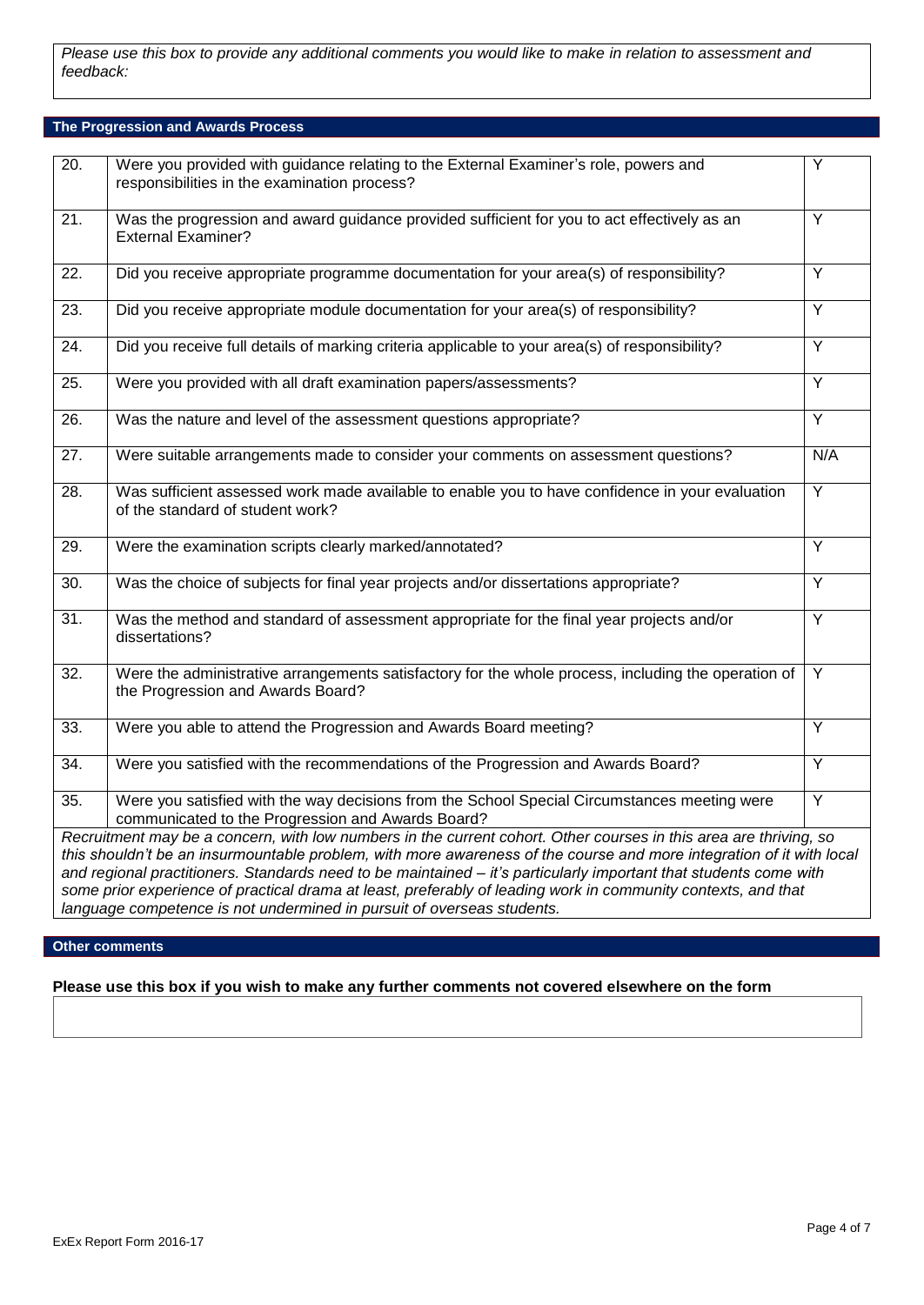| Name of School and Head of School (or nominee) |                                            |
|------------------------------------------------|--------------------------------------------|
|                                                |                                            |
| Title and Name of Responder:                   |                                            |
| Position*:                                     | Head of School / Programme Leader          |
| Faculty / School of:                           | <b>Performance and Cultural Industries</b> |
| Address for communication:                     | Stage@leeds                                |
|                                                |                                            |
| Email:                                         |                                            |
| Telephone:                                     |                                            |

*\*If the individual responding to the report is not the Head of School please state their position within the School.*

#### **Completing the School response**

The completed School response (including the full original report) should be attached to an e-mail and sent to the Pro-Dean for Student Education in the relevant Faculty. Following approval by the Pro-Dean for Student Education, the School must send the response (including the full original report) directly to the External Examiner. A copy must also be emailed to the Quality Assurance Team at gat@leeds.ac.uk. External Examiners should receive a formal response no later than six weeks after receipt of the original report.

#### *Response to Points of innovation and/or good practice*

The external's view that PCI offer is enhanced by the range of optional modules points to a strength in the course. The potential for the programme to thus be quite distinctive is highlighted, though underscored by the key considerations for urgent attention discussed below.

## *Response to Enhancements made from the previous year*

The examiner notes that the changes to module structure for 1718 go some way towards addressing concerns about accessing practice are valuable. The focus on even further implementing the structures for professional contexts of practice are discussed in the points below.

#### *Response to Matters for Urgent Attention*

*If any areas have been identified for urgent attention before the programme is offered again please provide a specific response to them here:*

#### **Supporting Teaching and Learning:**

*Access to professional contexts – to align the need for further access to practice in supported environments. The applied projects may often need one-to-one support and will most likely include off-site visits.*

- 1. In response to the EEs comments on the weakness of the programme being time in the schedule for practice, have proposed a significant change to the applied theatre practices module, which I believe will strengthen the provision in relation to competitors, and address the needs of the particular cohort.
- 2. Namely: AT Practices is training only ie: non-assessed contact with guest artists and practitioners as well as members of the team.
- 3. Another assessed component is run more as a placement module, in which students plan, run and evaluate a project in an existing setting.
- 4. This obviously has implications for staff workloads.

These points are being discussed as amendments to the course structure at present and hopefully will be able to go forward at STSEC for ratification.

#### **Recruitment:**

Need for the programme to continue to ensure robust standards when recruiting, and perhaps a greater sense of the unique offer (within PCI – the focus on cultural industries and intervention) of the MA will enable a wider market for the programme.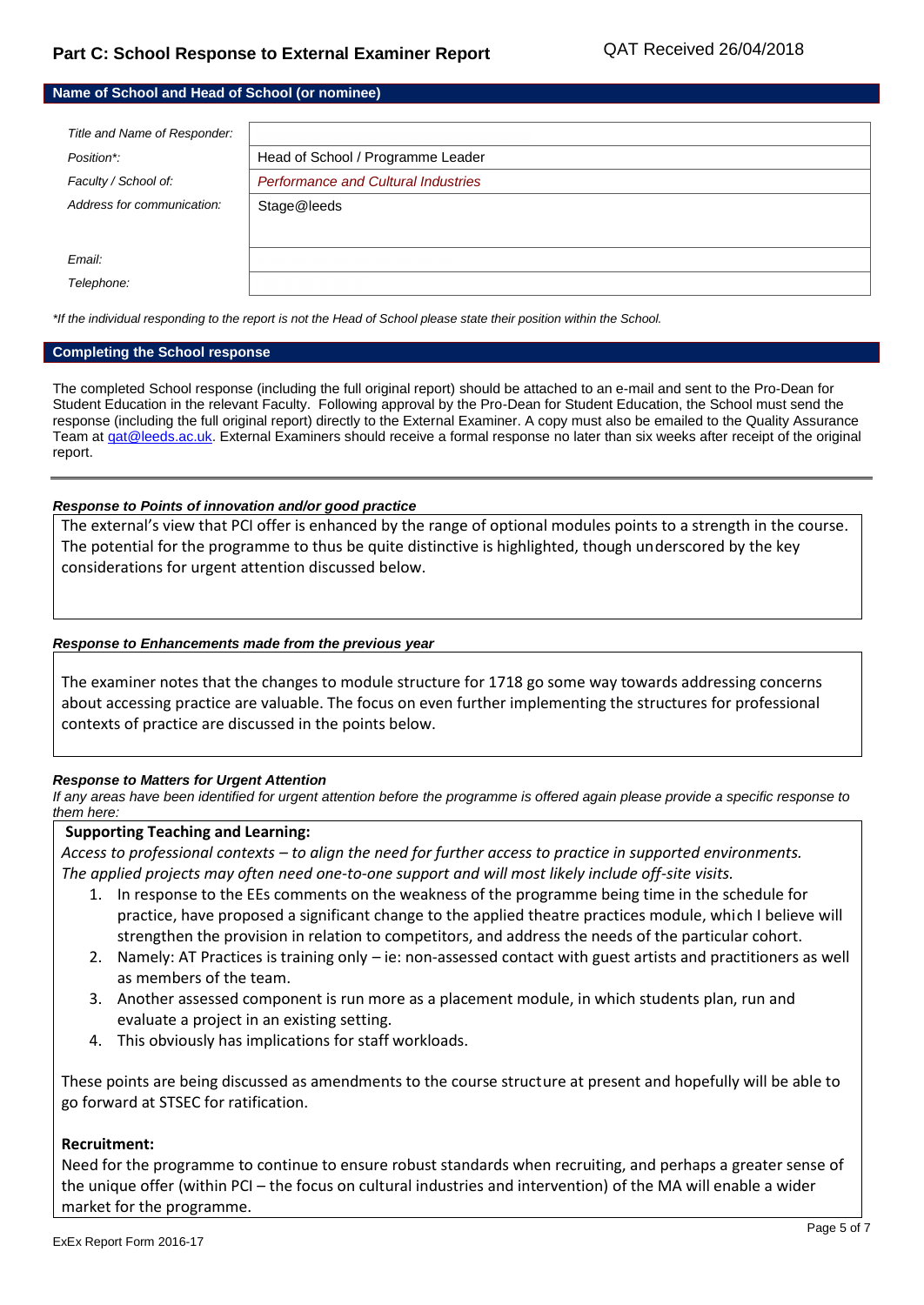*Schools may provide a general response; however, where Examiners raise specific points these must be addressed individually:*

n/a

#### **Standards**

#### *Response to questions 8 to 16 (and related comments)*

*Schools may provide a general response; however, where Examiners raise specific points these must be addressed individually:*

#### **Standards & Curriculum Development:**

*Developing the satisfaction, integration of practical work and guest practitioners on the Applied Theatre Practices module PECI 5601: worth reflecting on best practices and how to encourage this level of engagement across the programme.*

I would also like to see the MA cohort contribute to and have access to attending, professional development opportunities that I have curated as ATI PL.

- 1. Professional perspectives: an extra-curricular series of talks by industry professionals
- 2. Enrichment activities: including at least 3-4 visiting artists/ workshops in addition to contact taught sessions
- 3. Reading groups: additional sessions to maintain critical reading in semester 2.

## **Maintaining standards & English proficiency**

As there are only 3 FT students on the MA this year, all of whom are international students, there are potential issues around quality and standards. To mitigate against this we have devised a programme of additional support for ESL students entering PGT with the Leeds Language centre so as to ensure that students have access to additional support for writing beyond their pre-sessional courses.

## **Student involvement in Staff-led practice research components**

In the 17/18 cohort, there are a greater proportion of students engaged in practical projects alongside staff. This does suggest that these projects are appropriately acknowledged as part of workloading if they form part of the student experience of PGT.

#### **Assessment and Feedback**

#### *Response to questions 17 to 19 (and related comments)*

*Schools may provide a general response; however, where Examiners raise specific points these must be addressed individually:*

In its first 2 years the programme has had two very different semester structures, and the PL is seeking to change the weighting of how professional practice is perceived across the programme.

The proposed change to the programme (in the first text block above) will change the programmatic structures and thus assessment weightings.

The minor amendment of the Applied theatre Practices PECI 5601 module that is in place for 2017/18 allows for a much more professionally aligned practice. This model, already rolling out in 17/18 seeks to ensure professional practical work is maintained throughout both semester 1 and 2 in a long and thin module design.

Individual Project PECI 5104 assessments: in 2017/18 students have been encouraged to produce outcomes that are indicative of professional status (portfolios/ work packs/ websites/ or other outward facing specific outcomes).

#### **Assessment criteria:** *Reduce discussion of 'impact'*

The PL is working with exams lead on revising the assessment criteria for PGT.